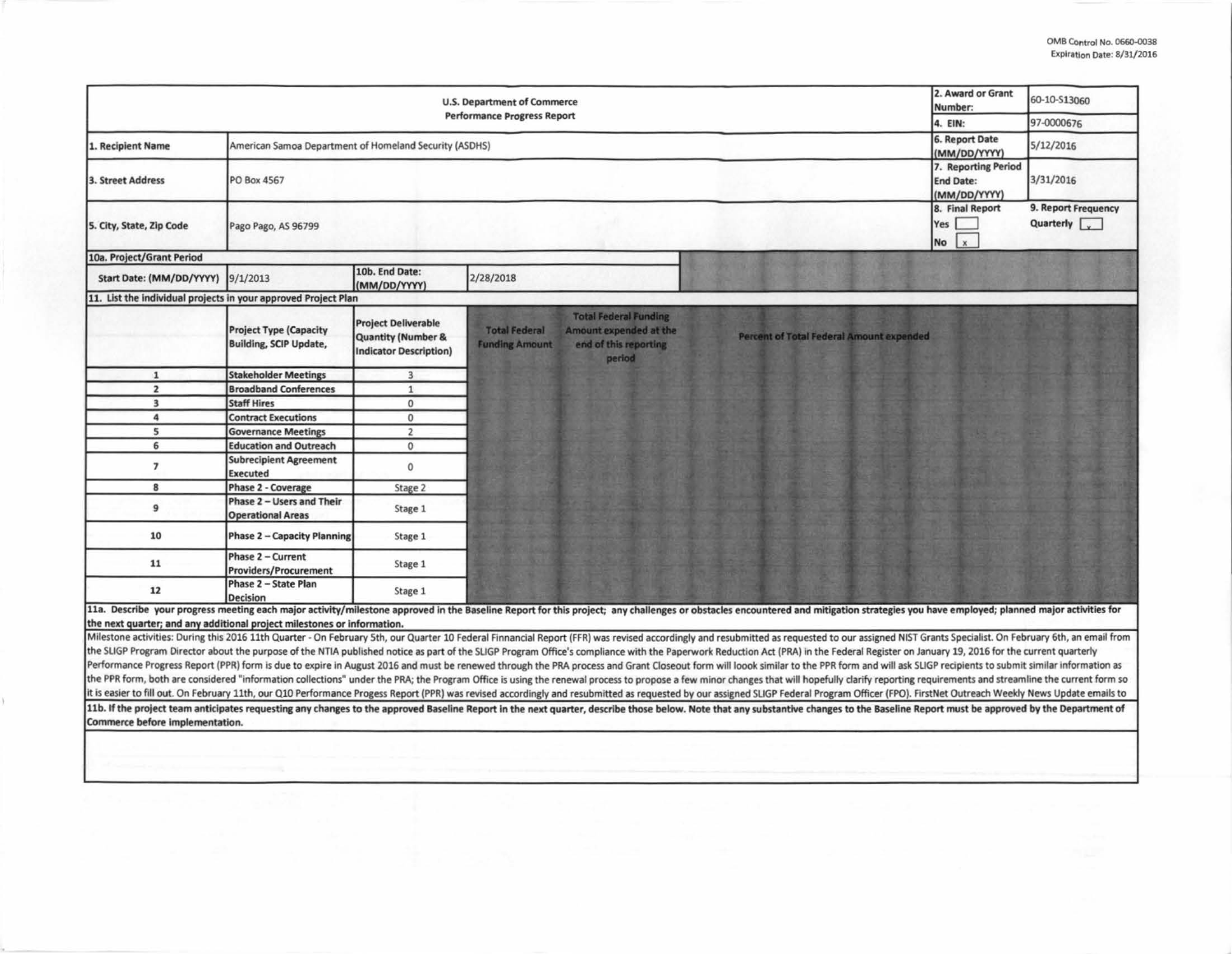11c. Provide any other information that would be useful to NTIA as it assesses this project's progress.<br>|On January 11, 2016 the FirstNet Reading Room released a number of State and Technical Files through its newly deploy American Samoa FirstNet Engagement Dashboard News/Photos/Website - Hurricane prep week and monitoring Tropical Storm Victor. The FirstNet public issues webinar on Friday, January 15 from 1 pm to 3 pm to review key RFP elem the Nationwide Public Safety Broadband Network (NPSBN) with interested parties, including states, tribes, territories, public safety stakeholders, and market participants were also joined by our local Territorial Emegency Committee (TECC) members. On February 8th, our assigned SLIGP / NTIA Federal Program Officer notified the AS FirstNet Team concerning the required SLIGP Monitoring Desk Review via email with the scheduled activities: \*AS F 11d. Describe any success stories or best practices you have identified. Please be as specific as possible.

## 12. Personnel

12a. If the project is not fully staffed, describe how any lack of staffing may impact the project's time line and when the project will be fully staffed.

During our March 9th SUGP Desk Review Call, an Interagency Agreement between the ASDHS's FirstNet Program and another local government entity was highly recommended by our assigned NTIA Federal Program Officer (FPO) to acq

| <b>L2b. Staffing Table</b>                                                                                                            |                            |                                                                                                                                                   |                          |                      |                                             |                   |                 |                                                                                                                                     |                                                 |
|---------------------------------------------------------------------------------------------------------------------------------------|----------------------------|---------------------------------------------------------------------------------------------------------------------------------------------------|--------------------------|----------------------|---------------------------------------------|-------------------|-----------------|-------------------------------------------------------------------------------------------------------------------------------------|-------------------------------------------------|
| <b>Job Title</b>                                                                                                                      | FTE%                       | <b>Project (s) Assigned</b>                                                                                                                       |                          |                      |                                             |                   |                 |                                                                                                                                     | Change                                          |
| <b>SWIC</b>                                                                                                                           |                            | Provide additional oversight and incorporation into the State Interoperability Plan                                                               |                          |                      |                                             |                   |                 |                                                                                                                                     |                                                 |
| <b>SLIGP Program Coordinator</b>                                                                                                      |                            | Provide administrative oversight of project for grants management, governance and outreach activities                                             |                          |                      |                                             |                   |                 |                                                                                                                                     |                                                 |
| Technical/Administrative<br>Support Staff                                                                                             | ٥                          | Provide support role in assisting in coordination of all SLIGP activities and performing the leg-work for all the activities proposed in the plan |                          |                      |                                             |                   |                 | <b>Tech FTE Support Staff</b><br>Itransferred out of<br><b>ASDHS FirstNet Program</b><br>in late August to local<br>utility entity. |                                                 |
| Technical/Administrative<br>Support Staff                                                                                             |                            | Provide support role in assisting in coordination of all SUGP activities and performing the leg-work for all the activities proposed in the plan  |                          |                      |                                             |                   |                 |                                                                                                                                     |                                                 |
|                                                                                                                                       |                            |                                                                                                                                                   |                          |                      |                                             |                   |                 |                                                                                                                                     |                                                 |
| 13. Subcontracts (Vendors and/or Subrecipients) NONE                                                                                  |                            |                                                                                                                                                   |                          |                      |                                             |                   |                 |                                                                                                                                     |                                                 |
| 13a. Subcontracts Table - Include all subcontractors. The totals from this table must equal the "Subcontracts Total" in Question 14f. |                            |                                                                                                                                                   |                          |                      |                                             |                   |                 |                                                                                                                                     |                                                 |
| <b>Name</b>                                                                                                                           | <b>Subcontract Purpose</b> |                                                                                                                                                   | Type<br>(Vendor/Subrec.) | RFP/RFQ Issued (Y/N) | <b>Contract</b><br><b>Executed</b><br>(Y/N) | <b>Start Date</b> | <b>End Date</b> | <b>Total Federal Funds</b><br><b>Allocated</b>                                                                                      | <b>Total Matching Funds</b><br><b>Allocated</b> |
|                                                                                                                                       |                            |                                                                                                                                                   |                          |                      |                                             |                   |                 |                                                                                                                                     |                                                 |
|                                                                                                                                       |                            |                                                                                                                                                   |                          |                      |                                             |                   |                 |                                                                                                                                     |                                                 |
|                                                                                                                                       |                            |                                                                                                                                                   |                          |                      |                                             |                   |                 |                                                                                                                                     |                                                 |
|                                                                                                                                       |                            |                                                                                                                                                   |                          |                      |                                             |                   |                 |                                                                                                                                     |                                                 |
| 13b. Describe any challenges encountered with vendors and/or subrecipients.                                                           |                            |                                                                                                                                                   |                          |                      |                                             |                   |                 |                                                                                                                                     |                                                 |
|                                                                                                                                       |                            |                                                                                                                                                   |                          |                      |                                             |                   |                 |                                                                                                                                     |                                                 |